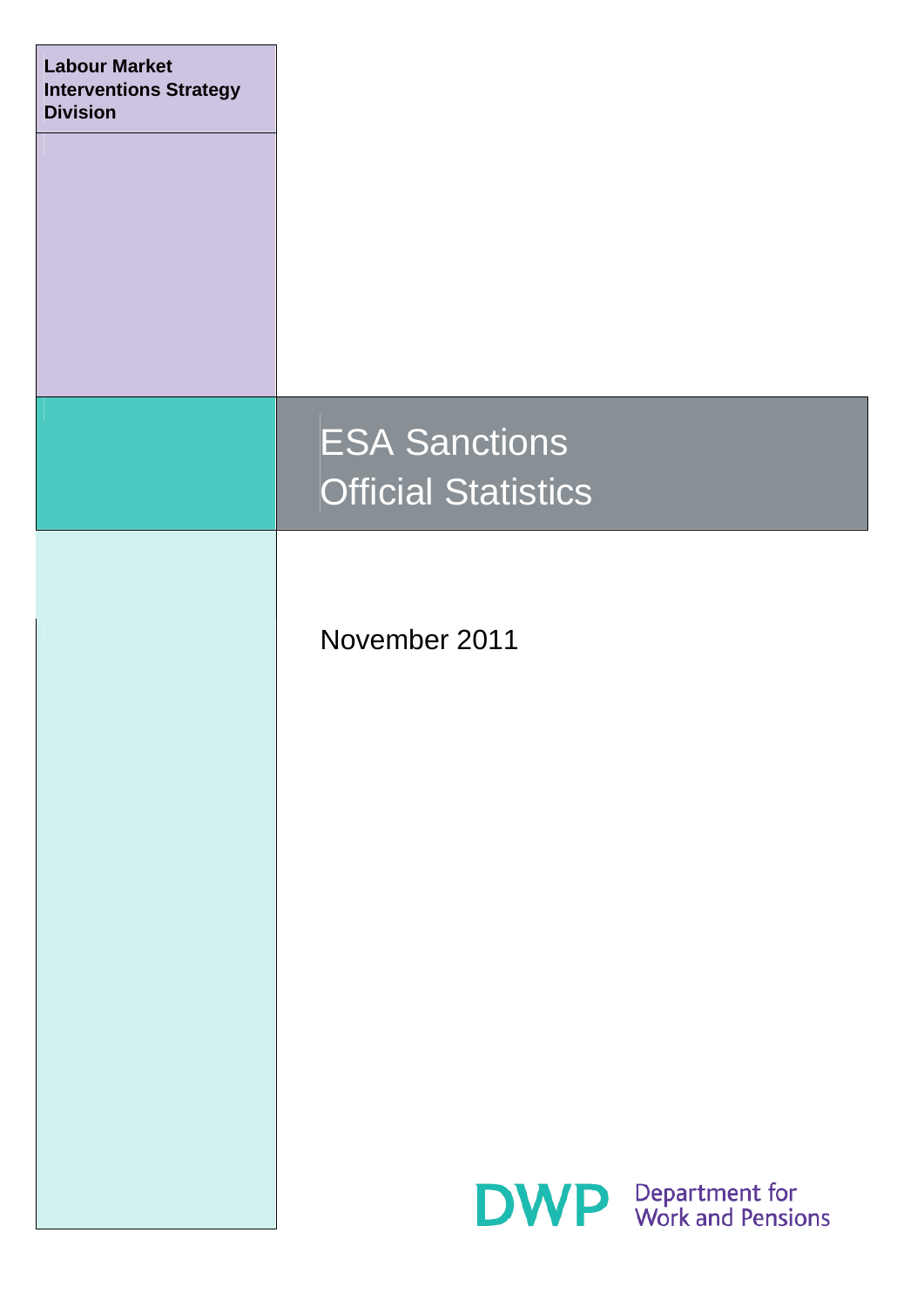## Executive summary

This is the official statistics publication of conditionality sanctions<sup>[1](#page-1-0)</sup> applied to claimants in receipt of ESA (Employment and Support Allowance) who are in the Work-Related Activity Group (WRAG)<sup>[2](#page-1-1)</sup>. It contains figures up to 31<sup>st</sup> August 2011.

#### **The headline figures are:**

There were 10,360 conditionality sanctions applied to ESA claimants in the WRAG between 1<sup>st</sup> September 2009 and [3](#page-1-2)1<sup>st</sup> August 2010<sup>3</sup>.

There were 10,480 conditionality sanctions applied to ESA claimants in the WRAG between 1<sup>st</sup> September 2010 and 31<sup>st</sup> August 2011.

Note that figures for 2009/10 are not comparable with future years due to ESA not starting until October 2008 and the benefit caseload building up from October 2008, in addition to policy changes during 2010/11 (see section 1.1.2 for further details).

### Author(s) contact details

Simon Marlow Labour Market Interventions Strategy Division Department for Work and Pensions

Email Simon.Marlow@dwp.gsi.gov.uk Direct line 0113 251 9025

<sup>&</sup>lt;sup>1</sup> A conditionality sanction may be applied to a claimant's benefit as a result of non-compliance with the requirement to <sup>1</sup>

<span id="page-1-1"></span><span id="page-1-0"></span>attend Work-Focussed Interviews (WFIs) and/or undertake Work-Related Activity.<br><sup>2</sup> If an ESA claimant is placed in the Work-Related Activity Group, they will be expected to take part in Work-Focused Interviews with their personal adviser. They will get support to help them prepare for suitable work.<br><sup>3</sup> Figures for 2009/10 are not comparable with future years due to ESA not starting until October 2008 and the benefit

<span id="page-1-2"></span>caseload not being in steady state during most of 2009/10.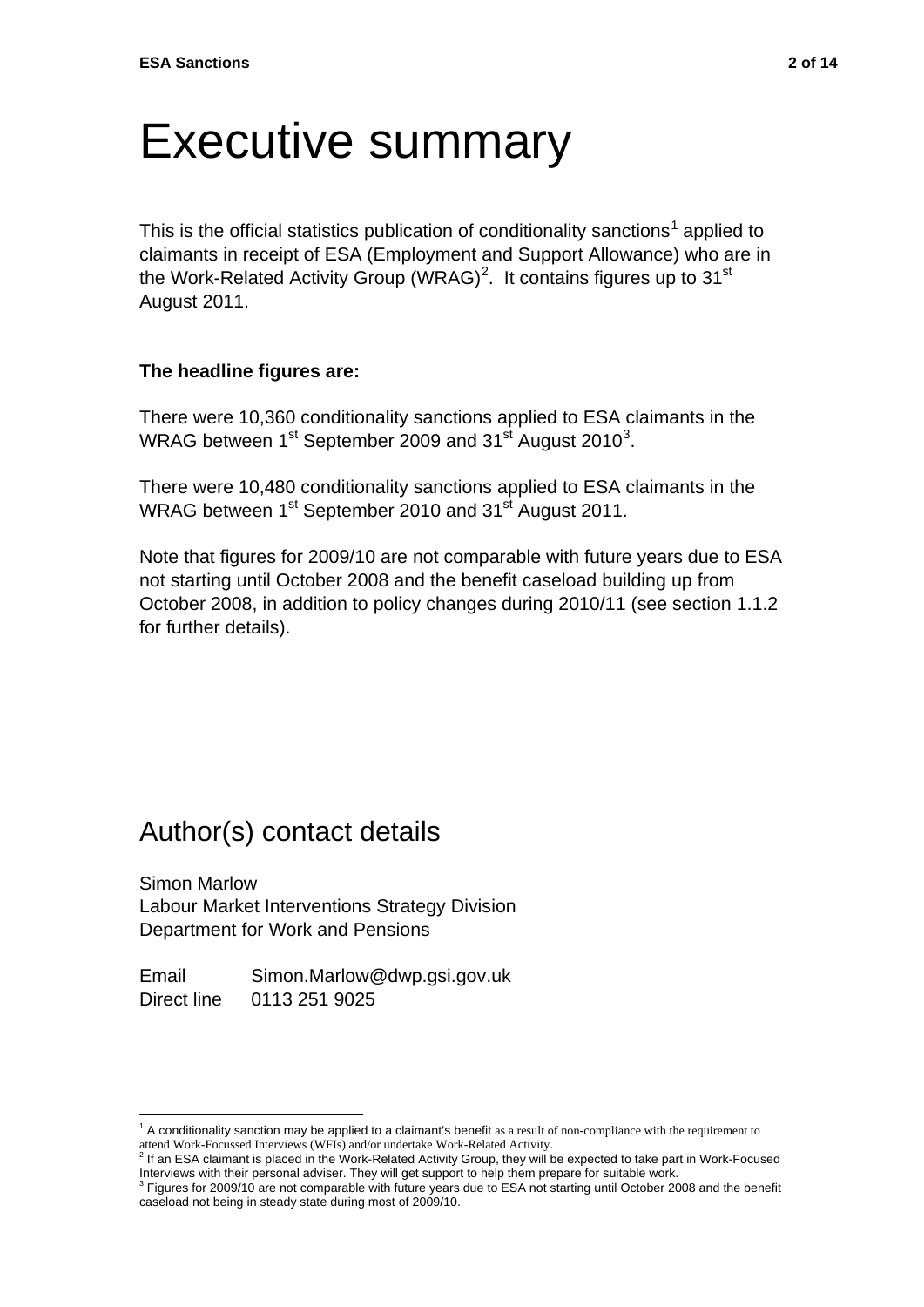## **Contents**

|                | 1.1   |  |
|----------------|-------|--|
|                | 1.1.1 |  |
|                | 1.1.2 |  |
|                | 1.1.3 |  |
| $\mathcal{P}$  |       |  |
|                | 21    |  |
|                | 2.1.1 |  |
|                | 2.1.2 |  |
|                | 2.1.3 |  |
|                | 2.1.4 |  |
| 3 <sup>1</sup> |       |  |
|                | 3.1   |  |
|                |       |  |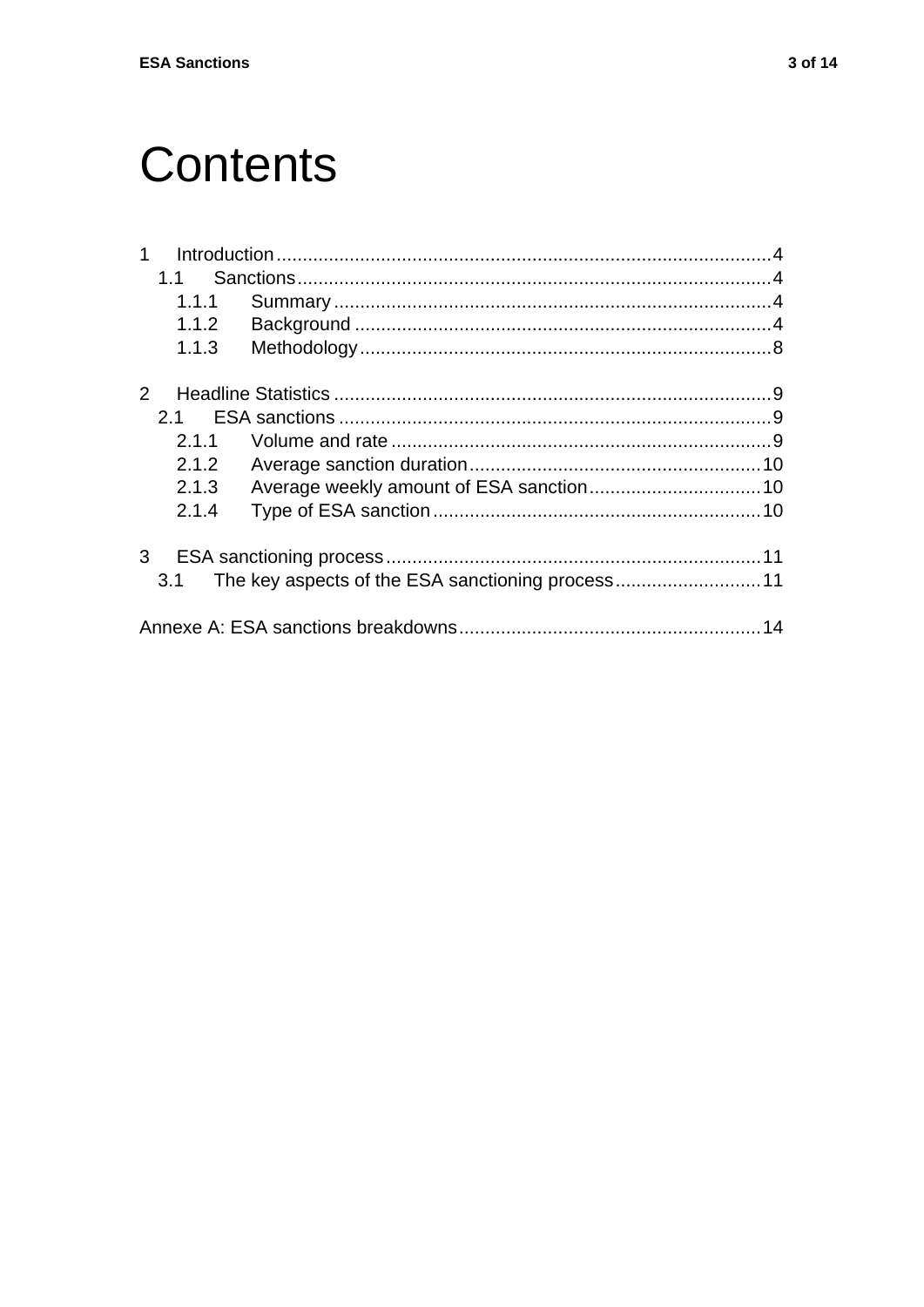# <span id="page-3-0"></span>1 Introduction

### <span id="page-3-1"></span>1.1 Sanctions

### **1.1.1 Summary**

<span id="page-3-2"></span>This publication contains figures on conditionality sanctions applied to ESA claimants in the WRAG, from data up to and including **August 2011** (unless otherwise stated). **Annexe A** provides a breakdown by main condition. The reporting period is determined by the latest Work Capability Assessment (WCA) data (usually three months prior to this publication) and the corresponding ESA WRAG caseload data a further 12 months prior to that (to allow a 12 month period for ESA WRAG in-flows). As a result, each quarterly publication will have a different reporting period as shown below:

| <b>Quarter of</b><br>publication | <b>Reporting period</b>                                                |
|----------------------------------|------------------------------------------------------------------------|
| February                         | Each year ending November, up to year ending November of previous year |
| May                              | Each year ending February, up to year ending February of current year  |
| August                           | Each year ending May, up to year ending May of current year            |
| November                         | Each year ending August, up to year ending August of current year      |

#### **1.1.2 Background**

<span id="page-3-3"></span>Employment and Support Allowance replaced Incapacity Benefit, Severe Disablement Allowance and Income Support that is paid because of an illness or disability for new claimants from 27 October 2008. More information on IB/SDA can be found at the link below:

[http://www.direct.gov.uk/en/MoneyTaxAndBenefits/BenefitsTaxCreditsAndOth](http://www.direct.gov.uk/en/MoneyTaxAndBenefits/BenefitsTaxCreditsAndOtherSupport/Illorinjured/DG_10018913) [erSupport/Illorinjured/DG\\_10018913](http://www.direct.gov.uk/en/MoneyTaxAndBenefits/BenefitsTaxCreditsAndOtherSupport/Illorinjured/DG_10018913)

The WCA is a functional assessment of an individual's work capability and determines entitlement to ESA beyond the initial 13-week "Assessment Phase". It may include a face-to-face assessment if more information is needed about an individual's illness or disability before a decision can be made on their capability for work. An approved healthcare professional, who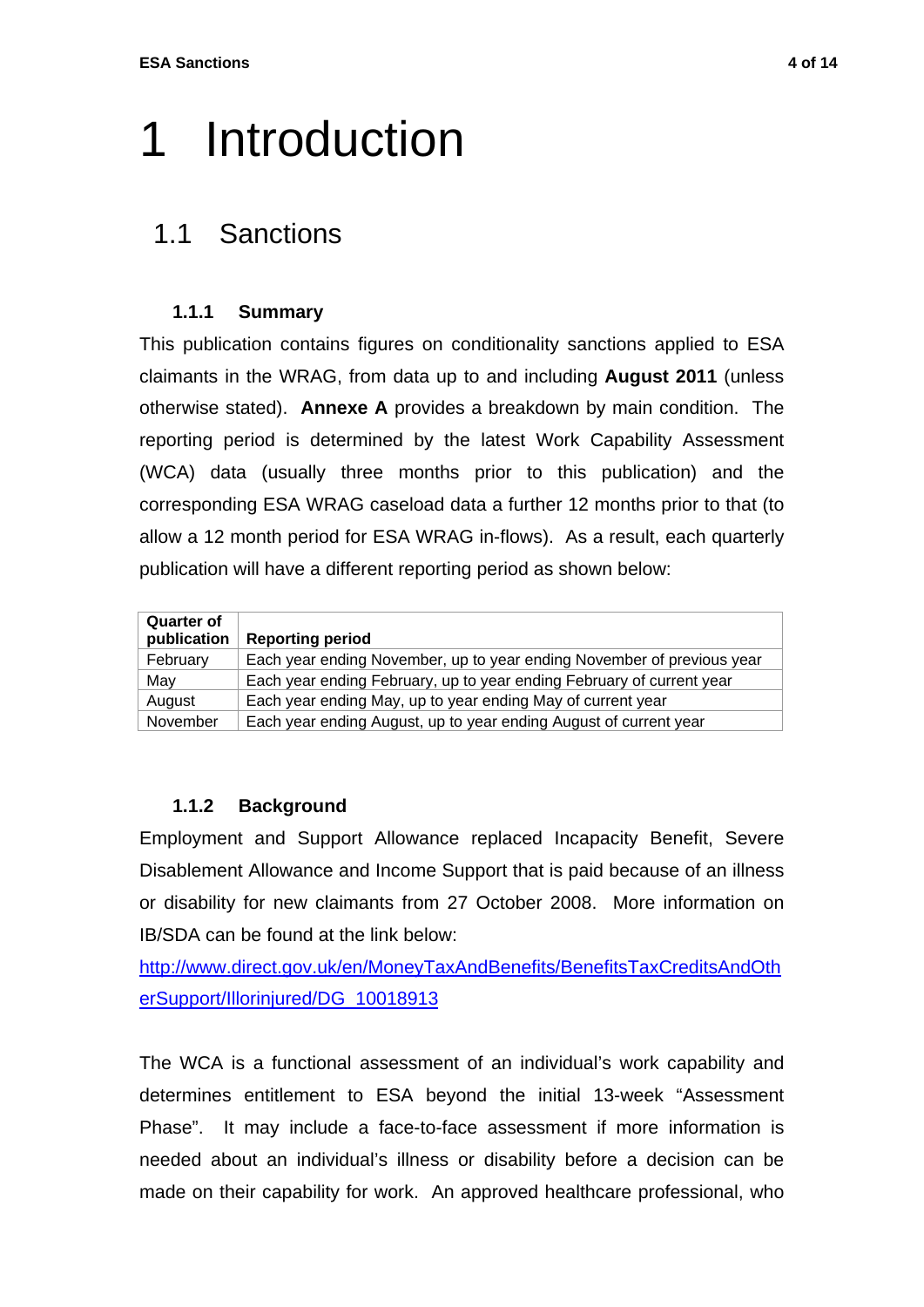has been trained in handling Employment and Support Allowance claims, will assess how the claimant's illness or disability affects their capability for work or work-related activity, and provide advice to the Department, who are responsible for administering benefit claims.

Further information on the two phases of ESA can be found at the link below:

### [http://www.direct.gov.uk/en/DisabledPeople/FinancialSupport/esa/DG\\_171894](http://www.direct.gov.uk/en/DisabledPeople/FinancialSupport/esa/DG_171894)

Prior to 15<sup>th</sup> March 2010, all new ESA claimants were required to attend an initial Jobcentre Plus Work-Focussed Interview (WFI) between eight and thirteen weeks after making their claim except in cases where the WFI was deferred. If the claimant remained on ESA and was not placed in the Support Group at their WCA, they were then, under the Pathways to Work programme, required to attend a further five WFIs at four week intervals<sup>[4](#page-4-0)</sup> either with Jobcentre Plus or with a Provider.

Two changes to the conditionality and Work Focused Interview (WFI) regime were then made during 2010:

- From 15th March 2010, all new ESA claimants still had to attend the initial Jobcentre Plus WFI but only claimants placed in the Work Related Activity Group (WRAG) at their initial WCA were then required to attend the subsequent series of WFIs. This meant that claimants appealing a fit for work decision were not required to attend further mandatory WFIs during the appeal period<sup>[5](#page-4-1)</sup>.
- Further to this change, from 4th October 2010 only new ESA claimants who were placed in the WRAG at their initial WCA were required to attend the initial Jobcentre Plus WFI and the subsequent series of WFIs.

 4 Claimants were required to attend WFIs before they had completed their WCA, resulting in some claimants

<span id="page-4-1"></span><span id="page-4-0"></span>attending a number of WFIs and subsequently being found Fit for Work or being placed in the Support Group.<br><sup>5</sup> Also from this date WFI flexibilities were introduced, meaning that advisors both within Jobcentre Plus pathway and Provider led Pathways had the flexibility to conduct the subsequent five mandatory WFIs over a maximum of twelve months rather than at fixed points in the claim.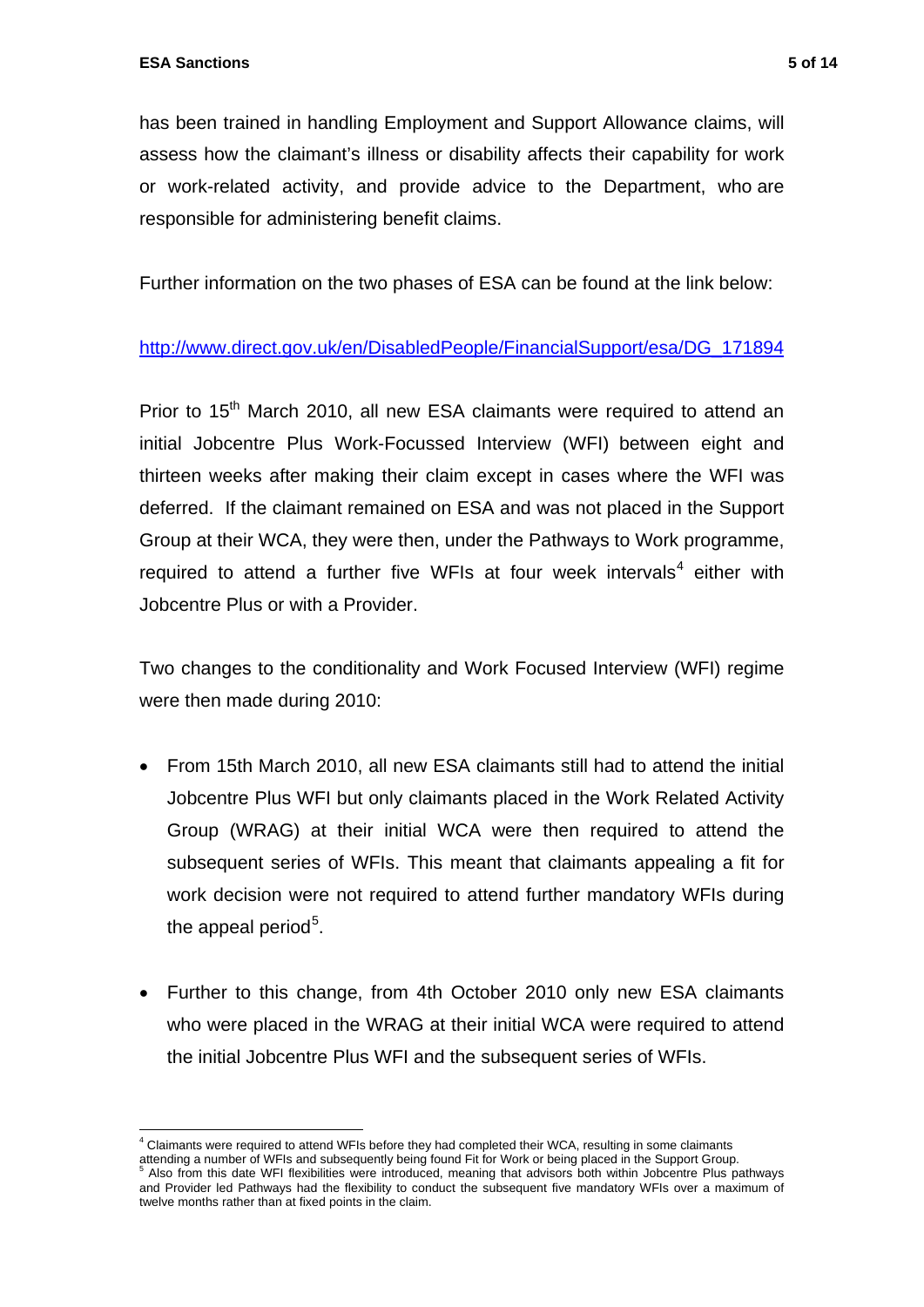Failure to attend or participate in any one of these six WFIs without good cause resulted in a sanction being applied to the claimant's benefit (see section 3 for further details).

Note that these changes have not impacted on either the number of claimants eligible for a sanction or the number of WFIs that these claimants must attend. Since the introduction of ESA, only ESA WRAG claimants have been eligible for a conditionality sanction since it is applied to their work-related activity component, and the series of six WFIs has also applied.

The key dates over the transition period between the end of the Pathways to Work programme and the Jobcentre Plus Offer / Work Programme are shown below:

| Pathways area        | Last referral date             | Programme end                  | Date that ESA Claimants     |  |
|----------------------|--------------------------------|--------------------------------|-----------------------------|--|
|                      |                                | date                           | started accessing Jobcentre |  |
|                      |                                |                                | <b>Plus Offer</b>           |  |
| <b>JCP Pathways</b>  | 17 <sup>th</sup> February 2011 | $31st$ March 2011 <sup>6</sup> | $4th$ April 2011            |  |
| Provider-led phase 1 | 17 <sup>th</sup> February 2011 | 31 <sup>st</sup> March 2011    | $4th$ April 2011            |  |
| Provider-led phase 2 | 16 <sup>th</sup> March 2011    | $27th$ April 2011              | $28^{\text{th}}$ April 2011 |  |

Claimants placed in the WRAG after the last referral dates up until the  $4<sup>th</sup>$  / 28<sup>th</sup> April were referred for an initial Jobcentre Plus WFI and then had a New Joiners WFI (NJWFI) after the dates in the table above (dates in the  $4<sup>th</sup>$ column). In Jobcentre Plus Pathways areas only, these claimants could continue to receive support from Jobcentre Plus up until then.

All these claimants, as well as new ESA claimants placed in the WRAG from the  $4<sup>th</sup>$  / 28<sup>th</sup> April, were referred for an NJWFI from these dates.

<span id="page-5-0"></span>After their NJWFI, each claimant's journey depended on their prognosis (3/6 months or 12 month +) and on whether they were receiving income-related or contributory based ESA as follows: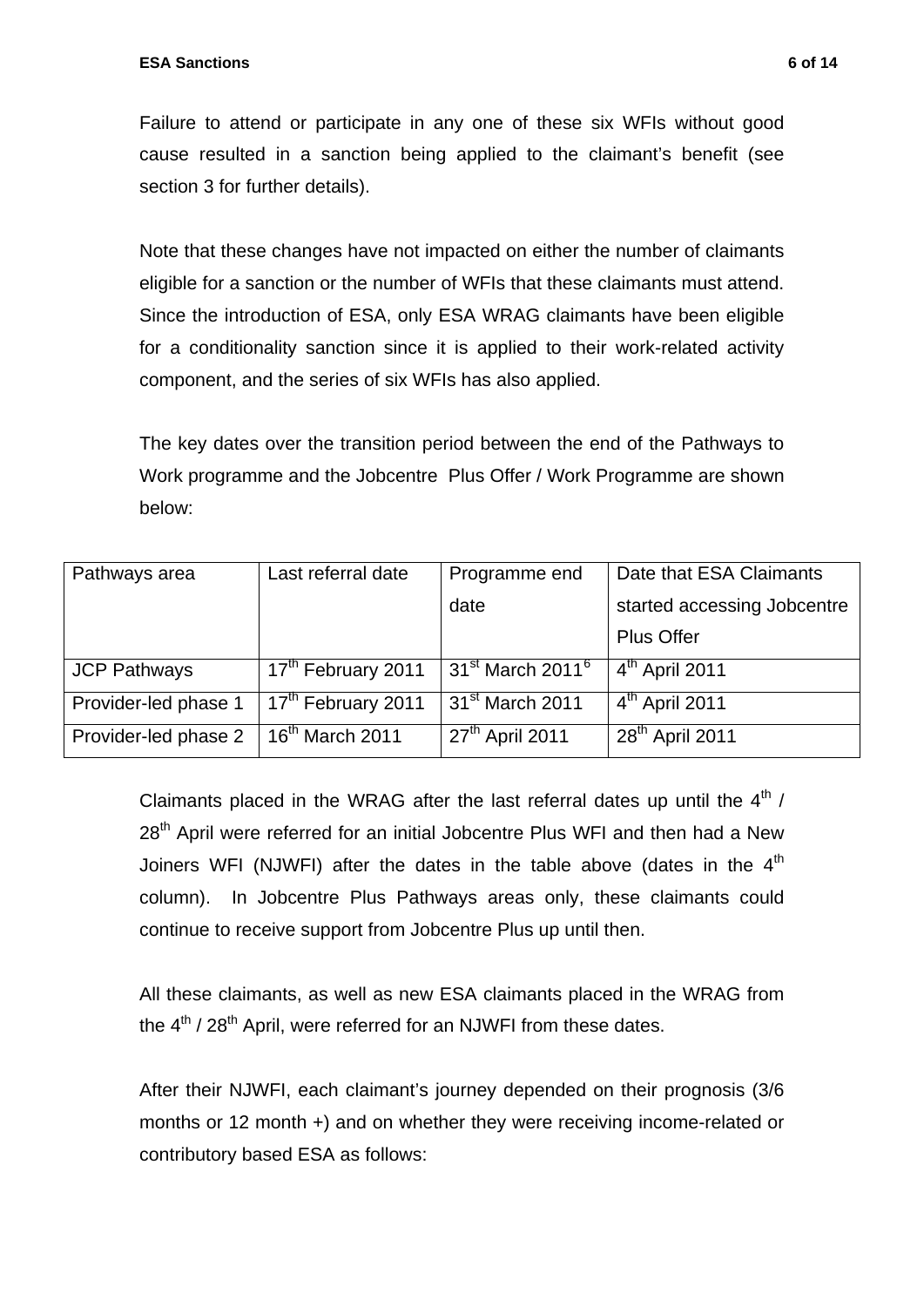- All claimants (income-related and contributory) with a 12 month + prognosis were immediately mandated to the Jobcentre Plus Offer, unless they volunteered for the Work Programme.
- Income-related claimants with a three/six month prognosis who had reached their Work Programme referral point<sup>[7](#page-6-0)</sup> at their NJWFI waited for a Work Programme referral interview when the Work Programme contract package areas went live ${}^{8}$  ${}^{8}$  ${}^{8}$ . Income-related claimants with a 6 month prognosis who had not reached their Work Programme referral point at their NJWFI would have had a Work Programme referral interview when the Work Programme had gone live in their area or three months after being placed in the WRAG, whichever was later. Some of these claimants would have received more interviews with Jobcentre Plus than in the normal Work Programme journey<sup>[9](#page-6-2)</sup> due to the gap between being placed in the WRAG and the Work Programme contract package areas going live.
- <span id="page-6-0"></span> Contributory claimants with a three/six month prognosis could volunteer for the Work Programme<sup>[10](#page-6-3)</sup> and if not they would have been immediately mandated to the Jobcentre Plus Offer.

A further change occurred in June 2011 when ESA claimants were required to undertake Work-Related activity. This meant that claimants could be sanctioned for failing to satisfy requirements. However, we note that the methodology does not allow the possibility to distinguish between sanctions arising from failing to attend a WFI and sanctions arising from failing to satisfy Work-Related activity requirements.

<u>.</u>

 $^6$  To keep things operationally clean, JCP Pathways actually terminated on 1<sup>st</sup> April 2011<br><sup>7</sup> The WP referrel point is an the date of the WCA decision for these with a 3 month prog

 $\frac{7}{1}$  The WP referral point is on the date of the WCA decision for those with a 3 month prognosis, and 3 months before the prognosis for those with a 6 month prognosis (i.e. 3 months after the WCA decision).<br><sup>8</sup> The WP went live in a phased manner through the month of June 2011. Although the public launch was 10<sup>th</sup> June

<span id="page-6-1"></span><sup>2011,</sup> the policy came into effect on 1<sup>st</sup> June 2011. Contract package areas came on-line as and when WP Providers were ready throughout the month of June with the final provider being ready early July.<br><sup>9</sup> In the nermal WD journey for claimants with a 2 month pregnacie the WD referrel into

<span id="page-6-2"></span>In the normal WP journey: for claimants with a 3 month prognosis the WP referral interview would be combined with the NJWFI for 3 month prognosis claimants since they had already reached their WP referral point; and claimants with a 6 month prognosis would have an NJWFI followed by a WP referral interview at their WP referral point – 3 months after being placed in the WRAG.<br><sup>10</sup> They would it

<span id="page-6-3"></span>They would then have had to follow the mandatory activity for the WP.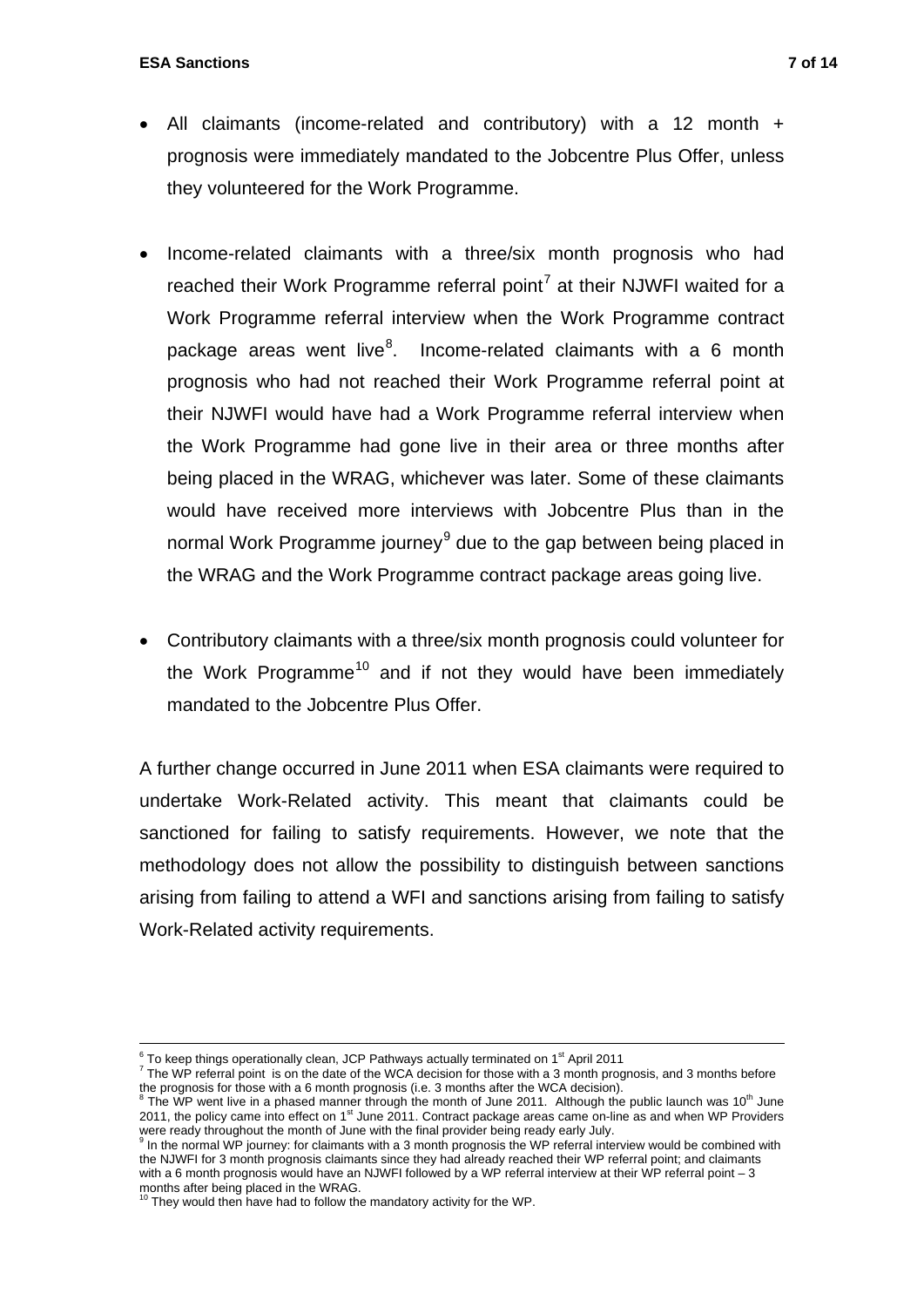#### **1.1.3 Methodology**

<span id="page-7-0"></span>The sanction figures in this publication are derived from the ESA payments system (JSAPS) data, where a conditionality sanction has been applied to a claimant's Work-Related Activity Component<sup>11</sup> (WRAC)<sup>[12](#page-7-2)</sup>. Use of the JSAPS data also allows calculation of sanction durations and average amounts of ESA sanctioned.

Weekly ESA scans taken from JSAPS are compared, and reductions in amounts of weekly benefit, which are equal to known sanction amounts for the WRAC, are obtained (see section 3 for further details of types of sanctions).

This sanctions information is then merged with data about all claimants of ESA who are eligible for a conditionality sanction. To ensure that each sanction is matched to the corresponding benefit spell, sanctions are only matched where the sanction date occurs on or after the ESA start date and within 14 days of the ESA end date (if the claim has ended). This allows the proportion of claims which are sanctioned to be calculated.

It is possible that a small proportion of payment drops may be due to an increase in working hours for an ESA Income-Related claimant, which have been incorrectly counted as a sanction. Equally, it is possible that a small proportion of sanctions may have been missed due to an increase in a claimant's benefit payment for a decrease in their (or their partner's) working hours, occurring at exactly the same time as a sanction. Both of these situations are very unlikely to occur and will therefore have negligible effect on the number of sanctions recorded.

<span id="page-7-1"></span>l  $11$  If an ESA claimant is placed in the Work-Related Activity Group, then they will receive a further payment (Work-Related Activity Component) in addition to their basic rate of ESA.<br><sup>12</sup> There may be a small proportion (around 1% - 2%) of sanctions included where a person has a sanction applied on

<span id="page-7-2"></span>JSAPS, which is later overturned and for which they are reimbursed. It is not possible to identify these using the JSAPS data.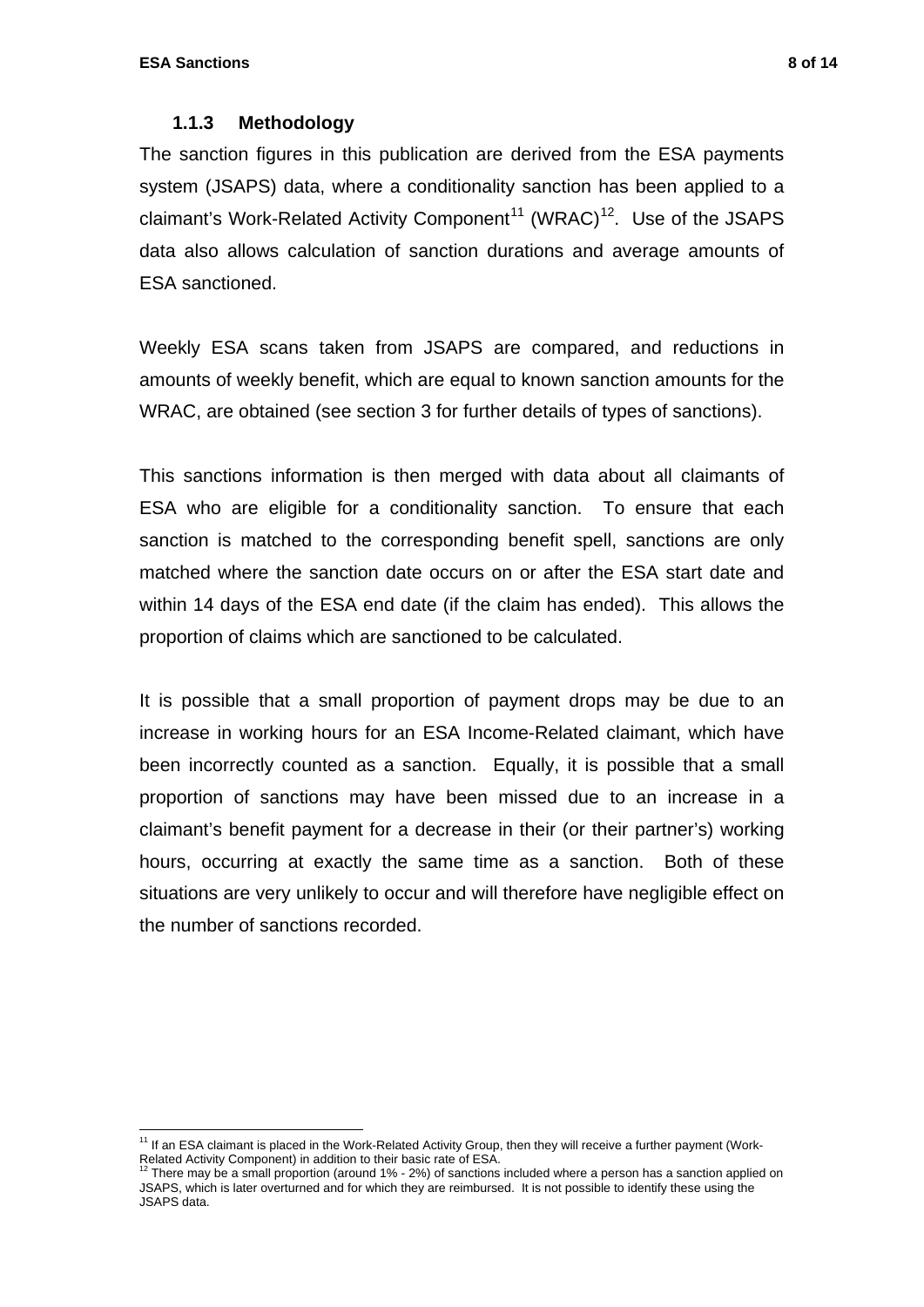# <span id="page-8-1"></span>2 Headline Statistics

These figures are for all conditionality sanctions imposed on ESA claimants in the WRAG between 1<sup>st</sup> September 2010 and 31<sup>st</sup> August 2011.

These figures are not comparable over time. ESA started in October 2008 and the benefit caseload is increasing over time meaning that the WRAG client base eligible for sanctions is also increasing (this is also the denominator for the sanction rates). There were also major policy changes during 2010/11, these are outlined in further detail in section 1.1.2.

## 2.1 ESA sanctions

### <span id="page-8-3"></span><span id="page-8-2"></span>**2.1.1 Volume and rate**

There were 10,480 conditionality sanctions imposed on ESA claimants in the WRAG between 1<sup>st</sup> September 2010 and 31<sup>st</sup> August 2011. Some ESA WRAG claims were sanctioned more than once, such that 8,440 ESA claims incurred a conditionality sanction between 1<sup>st</sup> September 2010 and 31<sup>st</sup> August 2011.

The number of ESA WRAG claims which were eligible for a conditionality sanction during this period was  $306,870^{13}$ . The number of eligible ESA WRAG claims is made up of 133,440 ESA claimants on the ESA caseload and in the WRAG at 31<sup>st</sup> August 2010, and the 173,420 ESA claims where the claimant moved into the WRAG between 1<sup>st</sup> September 2010 and 31<sup>st</sup> August 2011. Counting one sanction per eligible ESA WRAG claim between 1<sup>st</sup> September 2010 and 31<sup>st</sup> August 2011, this gives a sanction rate (the proportion of eligible ESA WRAG claims that had a sanction imposed) of  $2.8\%$ <sup>14</sup>.

<span id="page-8-4"></span><span id="page-8-0"></span>l <sup>13</sup> Note that a large proportion of claimants will not be eligible for sanction. These will typically be firstly individuals who are part of the ESA WRAG caseload who completed the mandatory requirement of Pathways to Work and secondly claimants placed in the WRAG at their WCA but that are appealing a fit for work decision who are not required to attend the mandatory WFIs during the appeal period.<br><sup>14</sup> This is calculated by 8,560 divided by 306,870.

<span id="page-8-5"></span>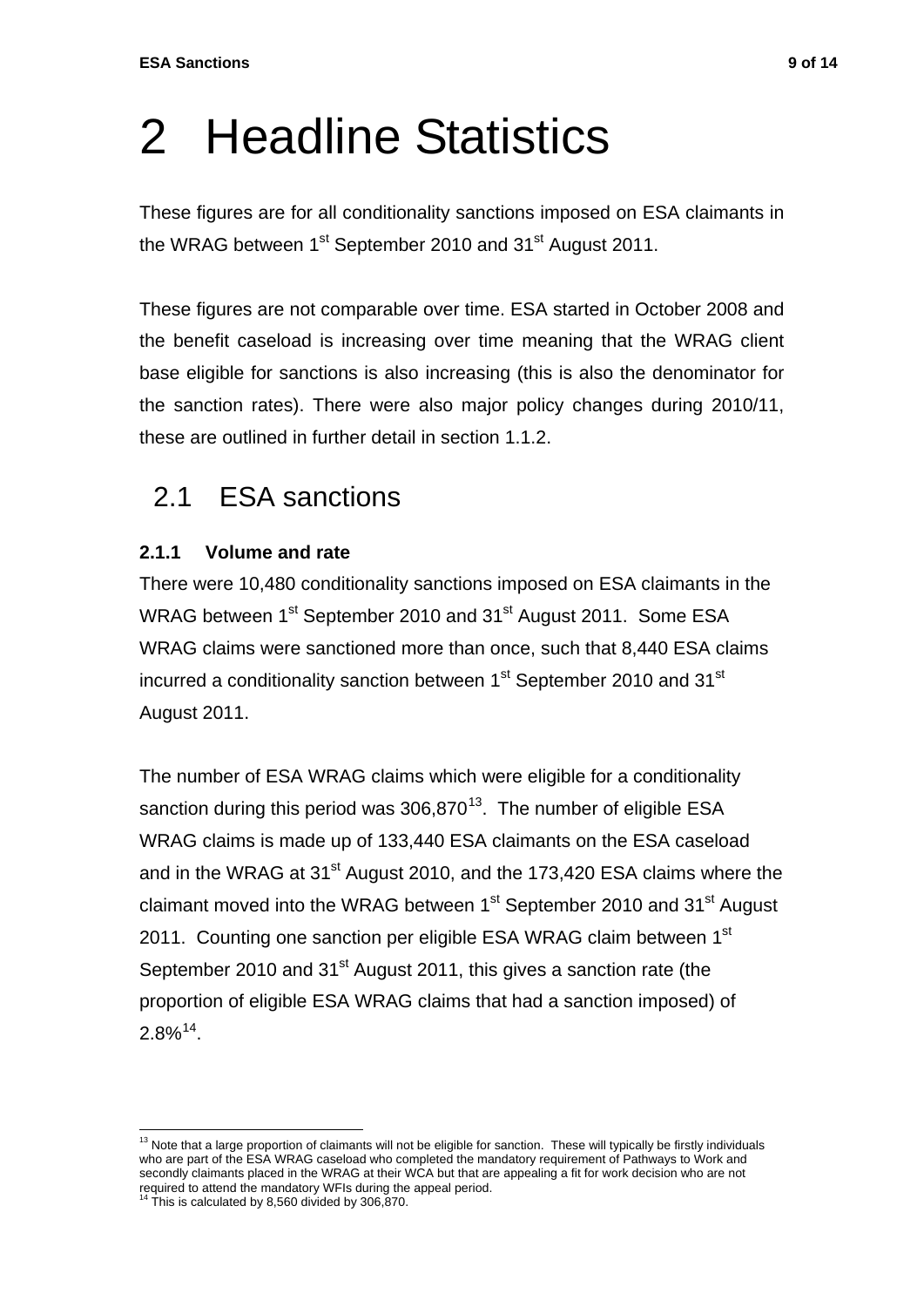Counting each claimant once, the number of individuals in the eligible ESA WRAG client base is 305,120. Counting one sanction per eligible ESA WRAG claimant between 1<sup>st</sup> September 2010 and 31<sup>st</sup> August 2011, this gives a sanction rate (the proportion of eligible ESA WRAG claimants that had a sanction imposed) of  $2.8\%$ <sup>15</sup>.

### <span id="page-9-0"></span>**2.1.2 Average sanction duration**

Of the 10,480 ESA conditionality sanctions applied between 1<sup>st</sup> September  $2010$  and  $31<sup>st</sup>$  August 2011 which have now ended, the average sanction duration was 6 weeks.

### <span id="page-9-1"></span>**2.1.3 Average weekly amount of ESA sanction**

Of the 10,480 ESA conditionality sanctions applied between 1<sup>st</sup> September  $2010$  and  $31<sup>st</sup>$  August 2011, the average weekly amount of the ESA Work Related Activity Component (WRAC) sanctioned was £21.03 in comparison to the total WRAC of £26.75.

### **2.1.4 Type of ESA sanction**

<span id="page-9-2"></span>Of the 10,480 conditionality sanctions imposed on ESA claimants in the WRAG between 1<sup>st</sup> September 2010 and 31<sup>st</sup> August 2011:

- 4,330 (41%) had a 50% reduction in their Work-Related Activity component applied
- 6,150 (59%) had a 100% reduction in their Work-Related Activity component applied

<span id="page-9-3"></span>l <sup>15</sup> This is calculated as 8,440 (the number of eligible ESA WRAG claimants that had a sanction imposed) divided by 305,120.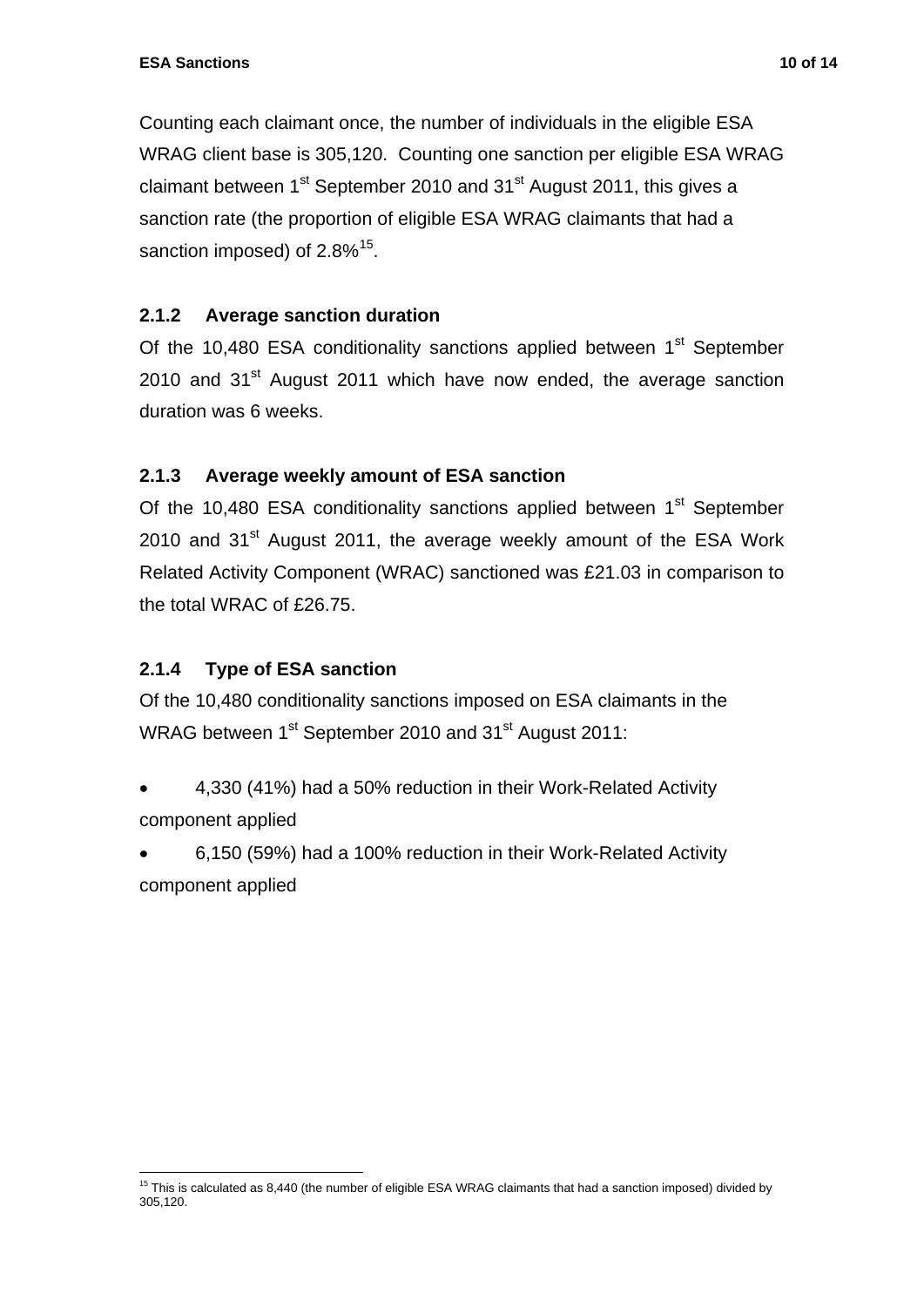# <span id="page-10-0"></span>3 ESA sanctioning process

### <span id="page-10-1"></span>3.1 The key aspects of the ESA sanctioning process

Sanctions are a reduction in benefit, applied to benefit claimants who do not abide by certain conditions of their benefit claim. For example, ESA claimants are subject to conditionality sanctions if they fail to attend (FTA) or fail to participate (FTP) without good cause, in any one of the six Work-Focussed Interviews (WFIs), which they were required to attend as part of the now closed Pathways to Work programme. Like many other decisions made by the Department, sanction decisions carry appeal rights.

There are three types of sanction that can be applied to an ESA award:

- a) ESA Conditionality Sanctions
- b) One / Two Strike Sanctions (Loss of Benefit Provisions)
- c) Sanctions where the partner has failed to attend a WFI

ESA Conditionality sanctions affect the Work-Related Activity Component (WRAC) only, reducing it by either 50% or 100%. They only affect the claimant's benefit during the Main Phase as the Work-Related Activity Component is not payable during the Assessment Phase. A 50% reduction in the Work-Related Activity Component is applied when the claimant fails to attend or to participate in a WFI without good cause. This will increase to 100% after 4 weeks if the claimant still does not comply with WFI conditionality without good cause.

In addition to the ESA conditionality sanctions, One / Two Strike sanctions (Loss of Benefit Provisions) can be applied. These reduce the single person's personal allowance by either 20% or 40%. These are designed to be a deterrent against abuses of the benefit system by applying a benefit sanction to those convicted, or who have accepted a caution or an administrative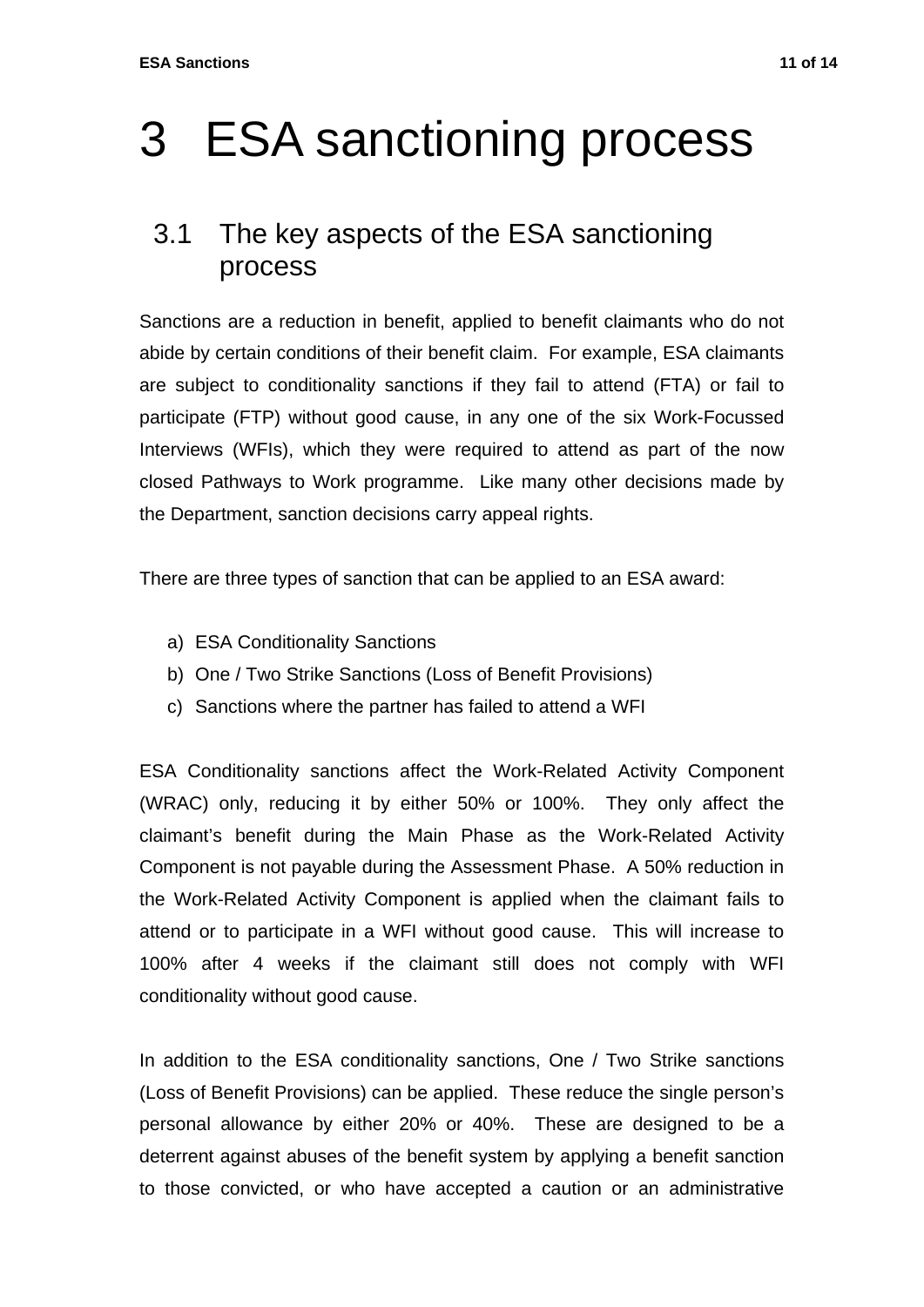**ESA Sanctions** 12 of 14

penalty for a benefit fraud offence. The 'Two Strikes' provision makes it possible to impose a benefits sanction by restricting payment of benefit for 13 weeks if a claimant has been convicted of a second benefit fraud offence when the offence was committed within five years of a first conviction. A 'One Strike' provision makes it possible to impose a benefits sanction by restricting payment of benefit for four weeks when a claimant, their partner or a family member has been convicted, or has accepted a caution or an administrative penalty for a first benefit fraud offence, when the whole period of the fraud was committed on or after 1st April 2010. The Fraud Investigation Service (FIS) will issue a determination notice to all relevant benefit processing teams to confirm that a loss of benefit sanction is appropriate and the period of the sanction, including sanctions against standard Housing Benefit (HB) / Council Tax Benefit (CTB). The role of applying a sanction is the sole responsibility of benefit processors.

The only scenario where a further sanction can be applied over and above the 100% of the WRAC is where the partner fails to participate in a WFI and 20% of the personal allowance component of ESA for a person 25 years of over can be applied.

In terms of how sanctions differ between the two rates of ESA:

- ESA (Contributory) sanction applies to the claimant only.
- ESA (Income Related) sanction can apply to the claimant, partner or family member.

If the claimant is unhappy with the reason given by the Department for a benefit sanction being applied, they can appeal for this to be overturned. To do so, the appeal must be in writing by the claimant or someone authorised by the claimant to act on their behalf. A statement or letter can be accepted if the claimant or their representative provides sufficient information to enable the appeal to proceed.

An appeal must be made within one calendar month of the date of issue of the outcome decision.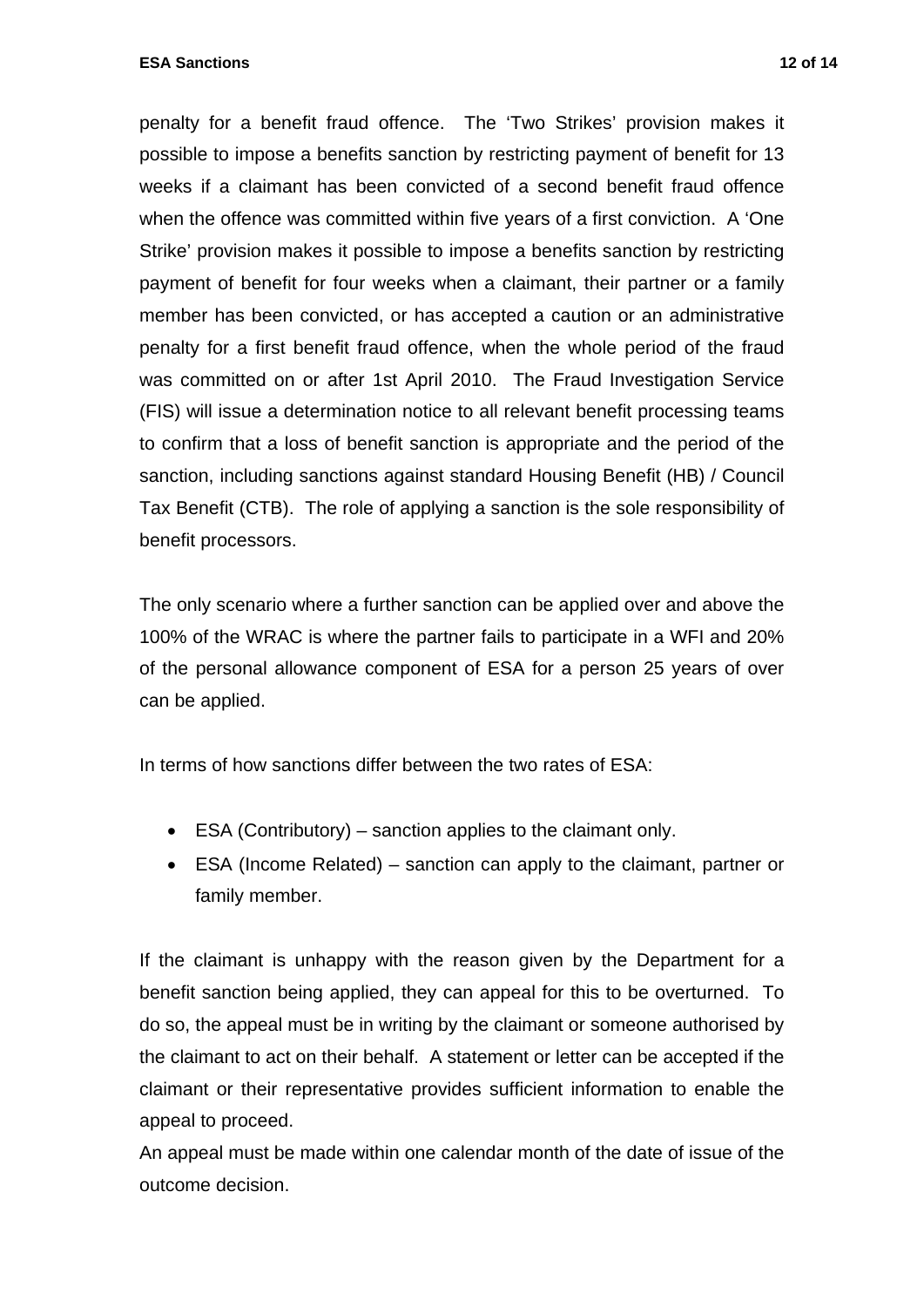ESA sanctions are recorded on Labour Market System (LMS) for all 6 WFIs in JobCentre Plus Pathways areas and the initial Jobcentre Plus WFI in Provider-Led Pathways areas. Sanctions for the remaining 5 WFI's in Provider-Led Pathways areas, along with the sanctions already recorded on LMS noted above, are recorded on the Decision Making and Appeals System (DMAS) by the Benefits Delivery Expert Labour Market (BDE LM). A paper form is then sent to the Benefits Delivery Officer (BDO) to update the ESA payment system (JSAPS) manually.